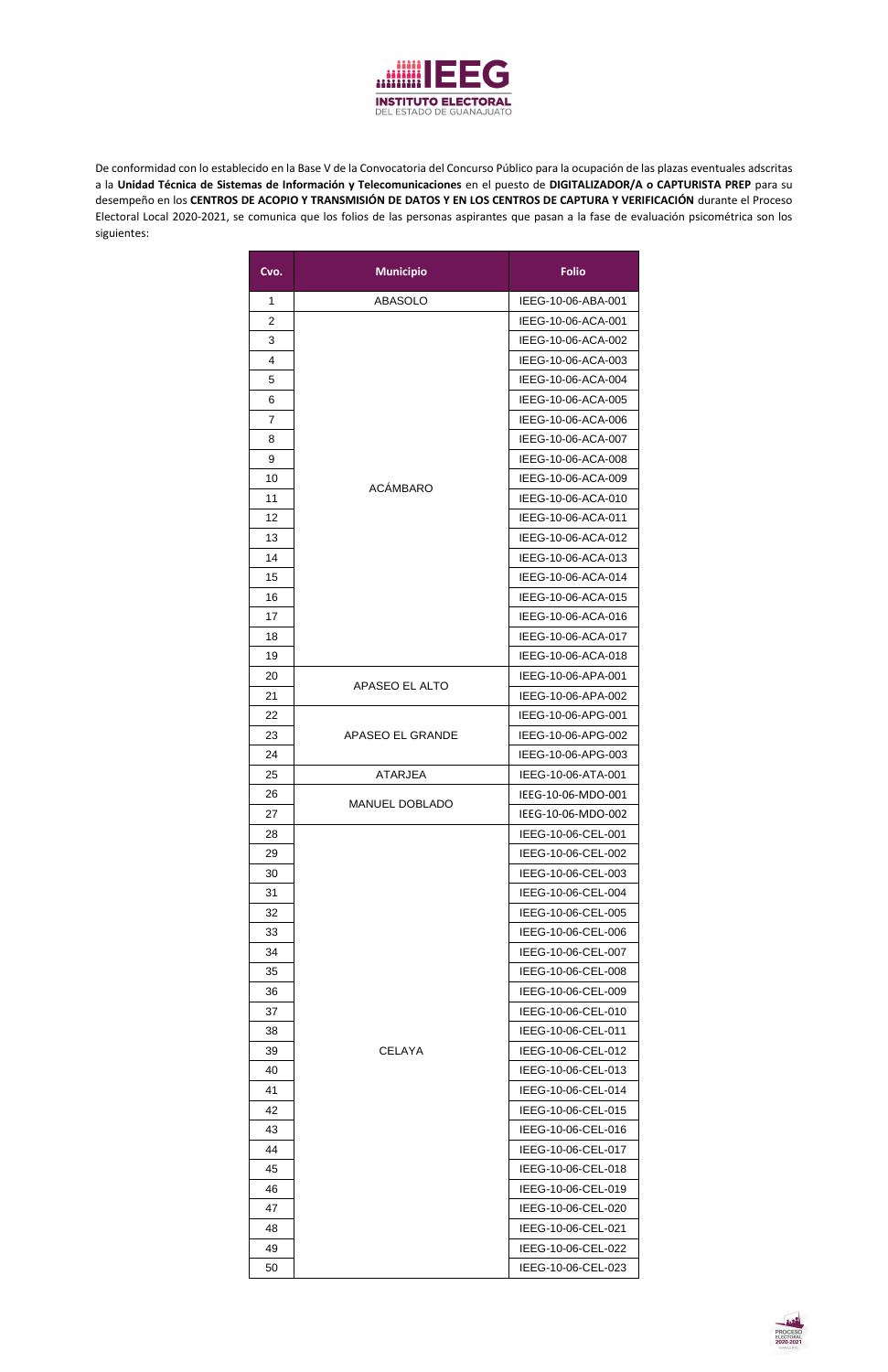

| Cvo. | <b>Municipio</b>       | <b>Folio</b>                             |
|------|------------------------|------------------------------------------|
| 51   |                        | IEEG-10-06-CEL-024                       |
| 52   |                        | IEEG-10-06-CEL-025                       |
| 53   |                        | IEEG-10-06-CEL-026                       |
| 54   |                        | IEEG-10-06-CEL-027                       |
| 55   |                        | IEEG-10-06-CEL-028                       |
| 56   |                        | IEEG-10-06-CEL-029                       |
| 57   |                        | IEEG-10-06-CEL-030                       |
| 58   |                        | IEEG-10-06-CEL-031                       |
| 59   |                        | IEEG-10-06-CEL-032                       |
| 60   |                        | IEEG-10-06-CEL-033                       |
| 61   |                        | IEEG-10-06-CEL-034                       |
| 62   |                        | IEEG-10-06-CEL-035                       |
| 63   |                        | IEEG-10-06-CEL-036                       |
| 64   |                        | IEEG-10-06-CEL-037                       |
| 65   |                        | IEEG-10-06-CEL-038                       |
| 66   |                        | IEEG-10-06-CEL-039                       |
| 67   |                        | IEEG-10-06-CEL-040                       |
| 68   |                        | IEEG-10-06-CEL-041                       |
| 69   |                        | IEEG-10-06-CEL-042                       |
| 70   |                        | IEEG-10-06-CEL-043                       |
| 71   |                        | IEEG-10-06-CEL-044                       |
| 72   | <b>CELAYA</b>          | IEEG-10-06-CEL-045                       |
| 73   |                        | IEEG-10-06-CEL-046                       |
| 74   |                        | IEEG-10-06-CEL-047                       |
| 75   |                        | IEEG-10-06-CEL-048                       |
| 76   |                        | IEEG-10-06-CEL-049                       |
| 77   |                        | IEEG-10-06-CEL-050                       |
| 78   |                        | IEEG-10-06-CEL-051                       |
| 79   |                        | IEEG-10-06-CEL-052                       |
| 80   |                        | IEEG-10-06-CEL-053                       |
| 81   |                        | IEEG-10-06-CEL-054                       |
| 82   |                        | IEEG-10-06-CEL-055                       |
| 83   |                        | IEEG-10-06-CEL-056                       |
| 84   |                        | IEEG-10-06-CEL-057                       |
| 85   |                        |                                          |
| 86   |                        | IEEG-10-06-CEL-058<br>IEEG-10-06-CEL-059 |
|      |                        |                                          |
| 87   |                        | IEEG-10-06-CEL-060                       |
| 88   |                        | IEEG-10-06-CEL-061                       |
| 89   |                        | IEEG-10-06-CEL-062                       |
| 90   |                        | IEEG-10-06-CEL-063                       |
| 91   |                        | IEEG-10-06-CEL-064                       |
| 92   |                        | IEEG-10-06-CEL-065                       |
| 93   | <b>COMONFORT</b>       | IEEG-10-06-COM-001                       |
| 94   | <b>CORONEO</b>         | IEEG-10-06-CRN-001                       |
| 95   |                        | IEEG-10-06-COR-001                       |
| 96   | <b>CORTAZAR</b>        | IEEG-10-06-COR-002                       |
| 97   |                        | IEEG-10-06-COR-003                       |
| 98   |                        | IEEG-10-06-CUE-001                       |
| 99   |                        | IEEG-10-06-CUE-002                       |
| 100  | <b>CUERÁMARO</b>       | IEEG-10-06-CUE-003                       |
| 101  |                        | IEEG-10-06-CUE-004                       |
| 102  |                        | IEEG-10-06-CUE-005                       |
| 103  |                        | IEEG-10-06-DRM-001                       |
| 104  | <b>DOCTOR MORA</b>     | IEEG-10-06-DRM-002                       |
| 105  |                        | IEEG-10-06-DRM-003                       |
| 106  | DOLORES HIDALGO C.I.N. | IEEG-10-06-DHG-001                       |

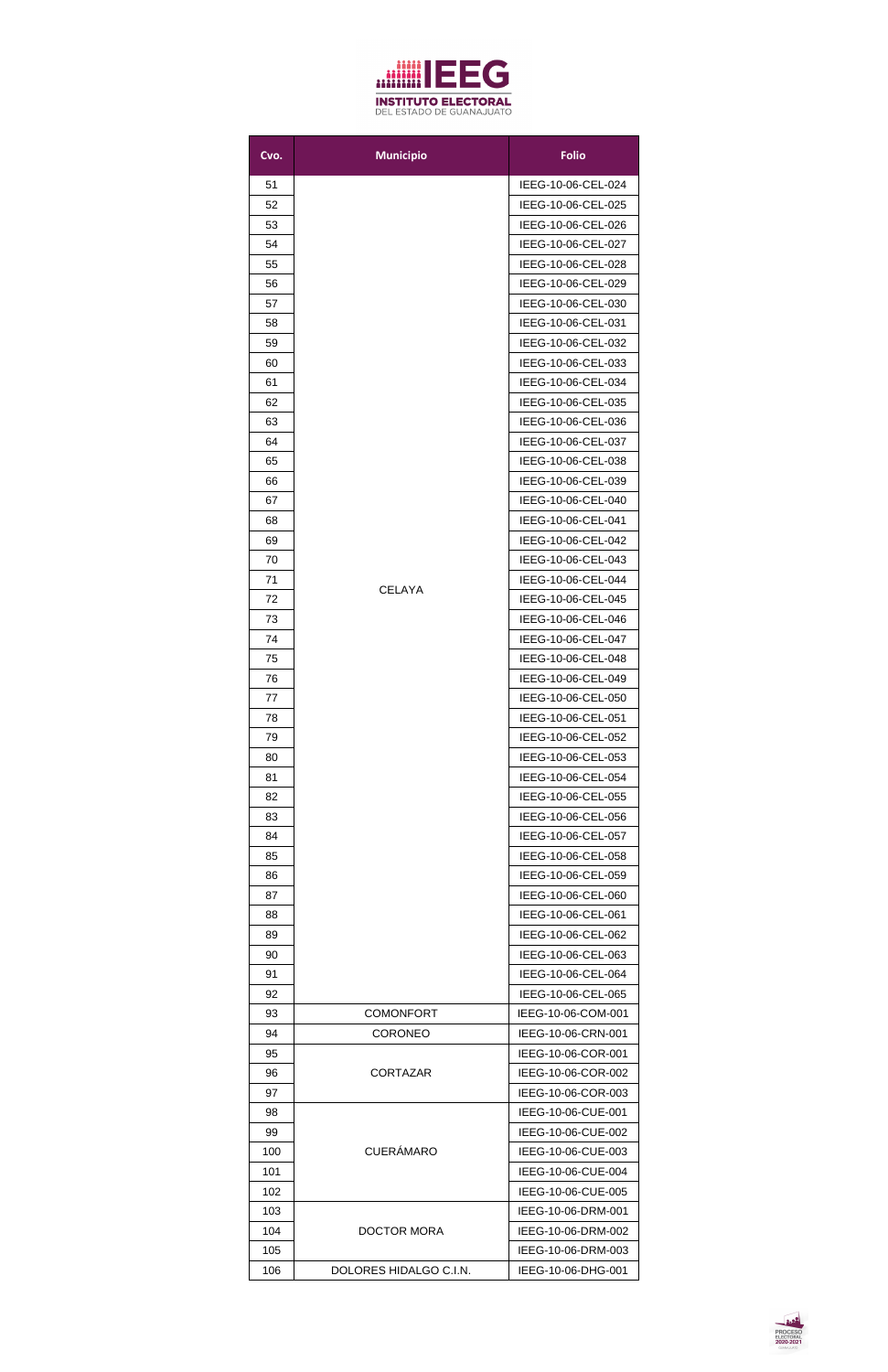

| Cvo.       | <b>Municipio</b>       | <b>Folio</b>                             |
|------------|------------------------|------------------------------------------|
| 107        |                        | IEEG-10-06-DHG-002                       |
| 108        |                        | IEEG-10-06-DHG-003                       |
| 109        |                        | IEEG-10-06-DHG-004                       |
| 110        |                        | IEEG-10-06-DHG-005                       |
| 111        |                        | IEEG-10-06-DHG-006                       |
| 112        |                        | IEEG-10-06-DHG-007                       |
| 113        | DOLORES HIDALGO C.I.N. | IEEG-10-06-DHG-008                       |
| 114        |                        | IEEG-10-06-DHG-009                       |
| 115        |                        | IEEG-10-06-DHG-010                       |
| 116        |                        | IEEG-10-06-DHG-011                       |
| 117        |                        | IEEG-10-06-DHG-012                       |
| 118        |                        | IEEG-10-06-DHG-013                       |
| 119        |                        | IEEG-10-06-GTO-001                       |
| 120        |                        | IEEG-10-06-GTO-002                       |
| 121        |                        | IEEG-10-06-GTO-003                       |
| 122        |                        | IEEG-10-06-GTO-004                       |
| 123        |                        | IEEG-10-06-GTO-005                       |
| 124        |                        | IEEG-10-06-GTO-006                       |
| 125        |                        | IEEG-10-06-GTO-007                       |
| 126        |                        | IEEG-10-06-GTO-008                       |
| 127        |                        | IEEG-10-06-GTO-009                       |
| 128        |                        | IEEG-10-06-GTO-010                       |
| 129        |                        | IEEG-10-06-GTO-011                       |
| 130        |                        | IEEG-10-06-GTO-012                       |
| 131        |                        | IEEG-10-06-GTO-013                       |
| 132        |                        | IEEG-10-06-GTO-014                       |
| 133        |                        | IEEG-10-06-GTO-015                       |
| 134        |                        | IEEG-10-06-GTO-016                       |
| 135<br>136 |                        | IEEG-10-06-GTO-017<br>IEEG-10-06-GTO-018 |
| 137        |                        | IEEG-10-06-GTO-019                       |
| 138        |                        | IEEG-10-06-GTO-020                       |
| 139        |                        | IEEG-10-06-GTO-021                       |
| 140        |                        | IEEG-10-06-GTO-022                       |
| 141        | <b>GUANAJUATO</b>      | IEEG-10-06-GTO-023                       |
| 142        |                        | IEEG-10-06-GTO-024                       |
| 143        |                        | IEEG-10-06-GTO-025                       |
| 144        |                        | IEEG-10-06-GTO-026                       |
| 145        |                        | IEEG-10-06-GTO-027                       |
| 146        |                        | IEEG-10-06-GTO-028                       |
| 147        |                        | IEEG-10-06-GTO-029                       |
| 148        |                        | IEEG-10-06-GTO-030                       |
| 149        |                        | IEEG-10-06-GTO-031                       |
| 150        |                        | IEEG-10-06-GTO-032                       |
| 151        |                        | IEEG-10-06-GTO-033                       |
| 152        |                        | IEEG-10-06-GTO-034                       |
| 153        |                        | IEEG-10-06-GTO-035                       |
| 154        |                        | IEEG-10-06-GTO-036                       |
| 155        |                        | IEEG-10-06-GTO-037                       |
| 156        |                        | IEEG-10-06-GTO-038                       |
| 157        |                        | IEEG-10-06-GTO-039                       |
| 158        |                        | IEEG-10-06-GTO-040                       |
| 159        |                        | IEEG-10-06-GTO-041                       |
| 160        |                        | IEEG-10-06-GTO-042                       |
| 161        |                        | IEEG-10-06-GTO-043                       |
| 162        |                        | IEEG-10-06-GTO-044                       |

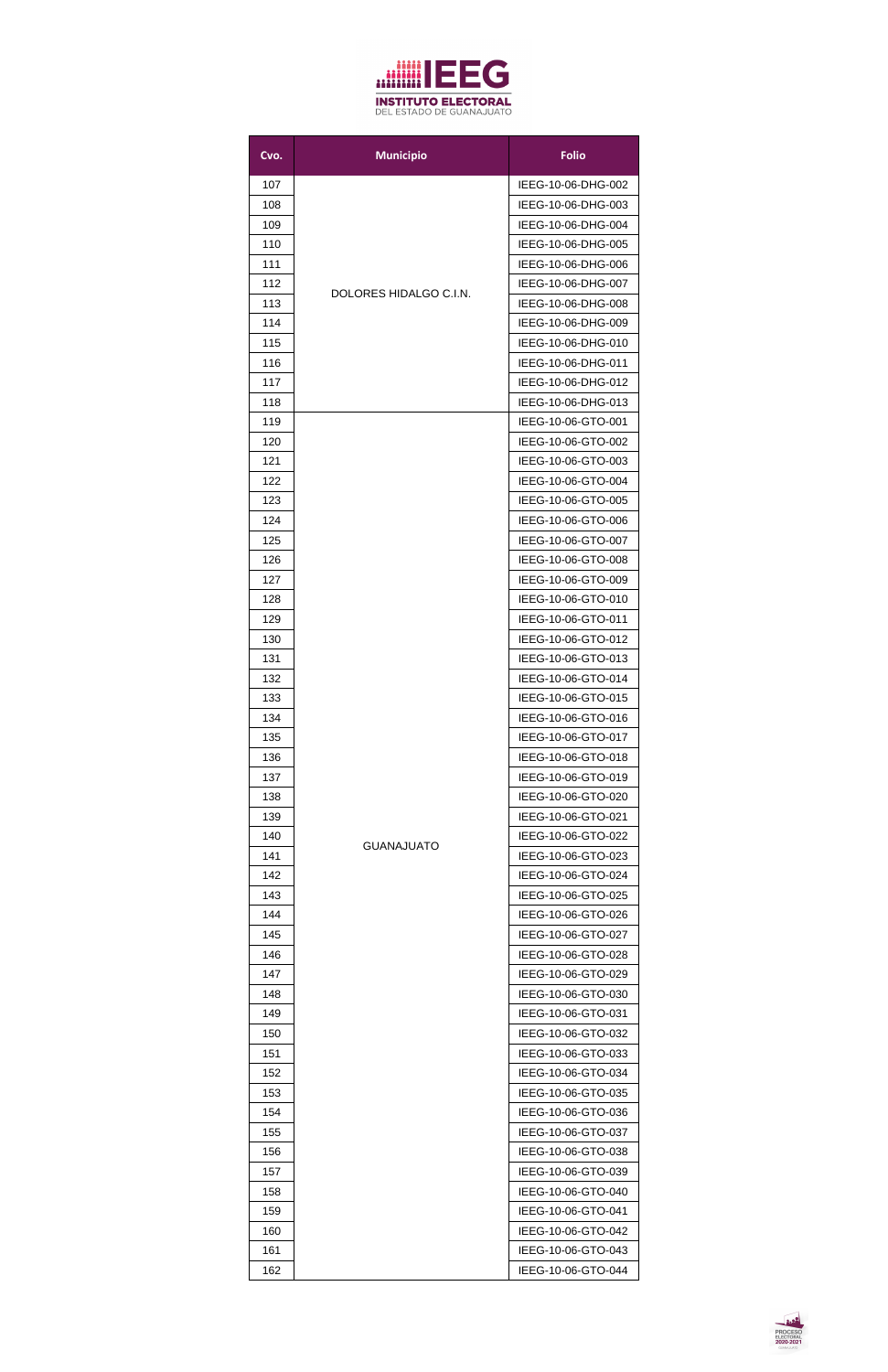

| Cvo. | <b>Municipio</b>  | <b>Folio</b>       |
|------|-------------------|--------------------|
| 163  |                   | IEEG-10-06-GTO-045 |
| 164  |                   | IEEG-10-06-GTO-046 |
| 165  |                   | IEEG-10-06-GTO-047 |
| 166  |                   | IEEG-10-06-GTO-048 |
| 167  |                   | IEEG-10-06-GTO-049 |
| 168  |                   | IEEG-10-06-GTO-050 |
| 169  |                   | IEEG-10-06-GTO-051 |
| 170  |                   | IEEG-10-06-GTO-052 |
| 171  |                   | IEEG-10-06-GTO-053 |
| 172  |                   | IEEG-10-06-GTO-054 |
| 173  |                   | IEEG-10-06-GTO-055 |
| 174  |                   | IEEG-10-06-GTO-056 |
| 175  |                   | IEEG-10-06-GTO-057 |
| 176  |                   | IEEG-10-06-GTO-058 |
| 177  |                   | IEEG-10-06-GTO-059 |
| 178  |                   | IEEG-10-06-GTO-060 |
| 179  |                   | IEEG-10-06-GTO-061 |
| 180  |                   | IEEG-10-06-GTO-062 |
| 181  |                   | IEEG-10-06-GTO-063 |
| 182  |                   | IEEG-10-06-GTO-064 |
| 183  |                   | IEEG-10-06-GTO-065 |
| 184  |                   | IEEG-10-06-GTO-066 |
| 185  |                   | IEEG-10-06-GTO-067 |
| 186  |                   | IEEG-10-06-GTO-068 |
| 187  |                   | IEEG-10-06-GTO-069 |
| 188  |                   | IEEG-10-06-GTO-070 |
| 189  |                   | IEEG-10-06-GTO-071 |
| 190  |                   | IEEG-10-06-GTO-072 |
| 191  | <b>GUANAJUATO</b> | IEEG-10-06-GTO-073 |
| 192  |                   | IEEG-10-06-GTO-074 |
| 193  |                   | IEEG-10-06-GTO-075 |
| 194  |                   | IEEG-10-06-GTO-076 |
| 195  |                   | IEEG-10-06-GTO-077 |
| 196  |                   | IEEG-10-06-GTO-078 |
| 197  |                   | IEEG-10-06-GTO-079 |
| 198  |                   | IEEG-10-06-GTO-080 |
| 199  |                   | IEEG-10-06-GTO-081 |
| 200  |                   | IEEG-10-06-GTO-082 |
| 201  |                   | IEEG-10-06-GTO-083 |
| 202  |                   | IEEG-10-06-GTO-084 |
| 203  |                   | IEEG-10-06-GTO-085 |
| 204  |                   | IEEG-10-06-GTO-086 |
| 205  |                   | IEEG-10-06-GTO-087 |
| 206  |                   | IEEG-10-06-GTO-088 |
| 207  |                   | IEEG-10-06-GTO-089 |
| 208  |                   | IEEG-10-06-GTO-090 |
| 209  |                   | IEEG-10-06-GTO-091 |
| 210  |                   | IEEG-10-06-GTO-092 |
| 211  |                   | IEEG-10-06-GTO-093 |
| 212  |                   | IEEG-10-06-GTO-094 |
| 213  |                   | IEEG-10-06-GTO-095 |
| 214  |                   | IEEG-10-06-GTO-096 |
| 215  |                   | IEEG-10-06-GTO-097 |
| 216  |                   | IEEG-10-06-GTO-098 |
| 217  |                   | IEEG-10-06-GTO-099 |
| 218  |                   | IEEG-10-06-GTO-100 |

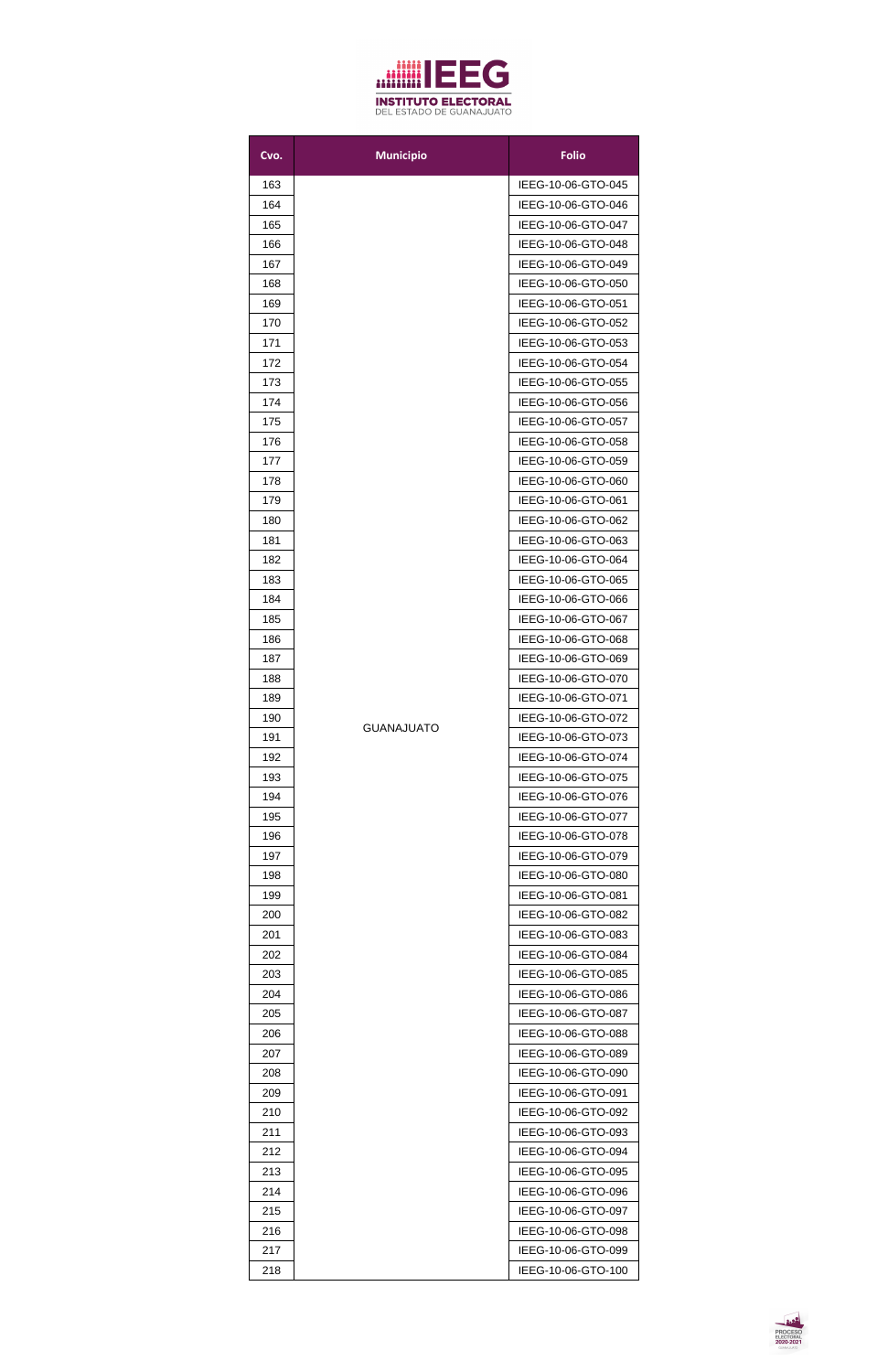

| Cvo.       | <b>Municipio</b>  | <b>Folio</b>                             |
|------------|-------------------|------------------------------------------|
| 219        |                   | IEEG-10-06-GTO-101                       |
| 220        |                   | IEEG-10-06-GTO-102                       |
| 221        |                   | IEEG-10-06-GTO-103                       |
| 222        |                   | IEEG-10-06-GTO-104                       |
| 223        |                   | IEEG-10-06-GTO-105                       |
| 224        |                   | IEEG-10-06-GTO-106                       |
| 225        |                   | IEEG-10-06-GTO-107                       |
| 226        |                   | IEEG-10-06-GTO-108                       |
| 227        |                   | IEEG-10-06-GTO-109                       |
| 228        |                   | IEEG-10-06-GTO-110                       |
| 229        |                   | IEEG-10-06-GTO-111                       |
| 230        |                   | IEEG-10-06-GTO-112                       |
| 231        |                   | IEEG-10-06-GTO-113                       |
| 232        |                   | IEEG-10-06-GTO-114                       |
| 233        |                   | IEEG-10-06-GTO-115                       |
| 234        | <b>GUANAJUATO</b> | IEEG-10-06-GTO-116                       |
| 235        |                   | IEEG-10-06-GTO-117                       |
| 236        |                   | IEEG-10-06-GTO-118                       |
| 237        |                   | IEEG-10-06-GTO-119                       |
| 238        |                   | IEEG-10-06-GTO-120                       |
| 239        |                   | IEEG-10-06-GTO-121                       |
| 240        |                   | IEEG-10-06-GTO-122                       |
| 241        |                   | IEEG-10-06-GTO-123                       |
| 242        |                   | IEEG-10-06-GTO-124                       |
| 243<br>244 |                   | IEEG-10-06-GTO-125<br>IEEG-10-06-GTO-126 |
| 245        |                   | IEEG-10-06-GTO-127                       |
| 246        |                   | IEEG-10-06-GTO-128                       |
| 247        |                   | IEEG-10-06-GTO-129                       |
| 248        |                   | IEEG-10-06-GTO-130                       |
| 249        |                   | IEEG-10-06-GTO-131                       |
| 250        |                   | IEEG-10-06-HUA-001                       |
| 251        |                   | IEEG-10-06-HUA-002                       |
| 252        |                   | IEEG-10-06-HUA-003                       |
| 253        | <b>HUANÍMARO</b>  | IEEG-10-06-HUA-004                       |
| 254        |                   | IEEG-10-06-HUA-005                       |
| 255        |                   | IEEG-10-06-HUA-006                       |
| 256        |                   | IEEG-10-06-IRA-001                       |
| 257        |                   | IEEG-10-06-IRA-002                       |
| 258        |                   | IEEG-10-06-IRA-003                       |
| 259        |                   | IEEG-10-06-IRA-004                       |
| 260        |                   | IEEG-10-06-IRA-005                       |
| 261        |                   | IEEG-10-06-IRA-006                       |
| 262        |                   | IEEG-10-06-IRA-007                       |
| 263        |                   | IEEG-10-06-IRA-008                       |
| 264        |                   | IEEG-10-06-IRA-009                       |
| 265        | <b>IRAPUATO</b>   | IEEG-10-06-IRA-010                       |
| 266        |                   | IEEG-10-06-IRA-011                       |
| 267        |                   | IEEG-10-06-IRA-012                       |
| 268        |                   | IEEG-10-06-IRA-013                       |
| 269        |                   | IEEG-10-06-IRA-014                       |
| 270        |                   | IEEG-10-06-IRA-015                       |
| 271        |                   | IEEG-10-06-IRA-016                       |
| 272        |                   | IEEG-10-06-IRA-017                       |
| 273        |                   | IEEG-10-06-IRA-018<br>IEEG-10-06-IRA-019 |
| 274        |                   |                                          |

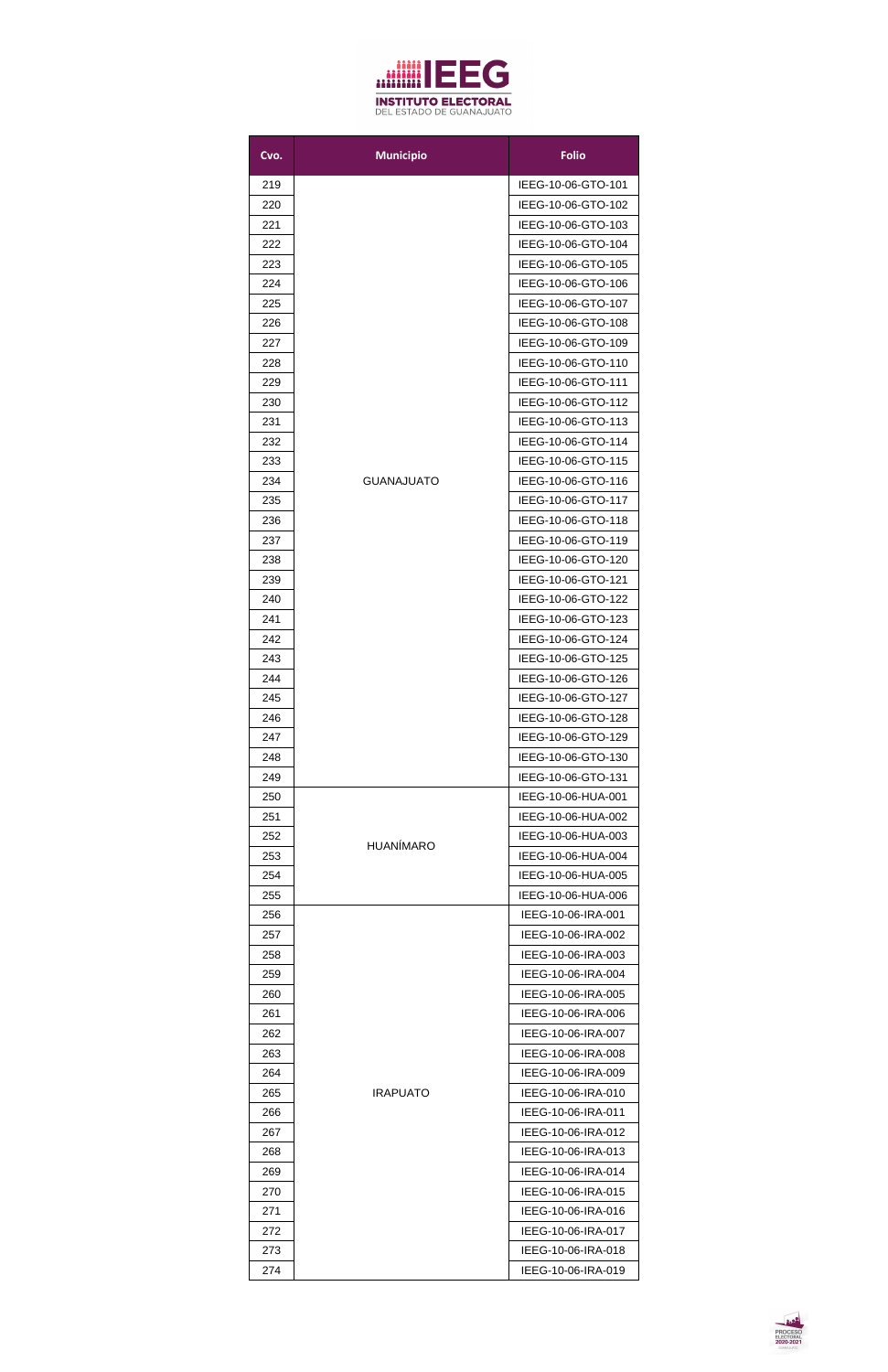

| Cvo.       | <b>Municipio</b> | <b>Folio</b>                             |
|------------|------------------|------------------------------------------|
| 275        |                  | IEEG-10-06-IRA-020                       |
| 276        |                  | IEEG-10-06-IRA-021                       |
| 277        |                  | IEEG-10-06-IRA-022                       |
| 278        |                  | IEEG-10-06-IRA-023                       |
| 279        |                  | IEEG-10-06-IRA-024                       |
| 280        |                  | IEEG-10-06-IRA-025                       |
| 281        |                  | IEEG-10-06-IRA-026                       |
| 282        |                  | IEEG-10-06-IRA-027                       |
| 283        |                  | IEEG-10-06-IRA-028                       |
| 284        |                  | IEEG-10-06-IRA-029                       |
| 285        |                  | IEEG-10-06-IRA-030                       |
| 286        |                  | IEEG-10-06-IRA-031                       |
| 287        |                  | IEEG-10-06-IRA-032                       |
| 288        |                  | IEEG-10-06-IRA-033                       |
| 289        |                  | IEEG-10-06-IRA-034                       |
| 290        |                  | IEEG-10-06-IRA-035                       |
| 291        |                  | IEEG-10-06-IRA-036                       |
| 292        |                  | IEEG-10-06-IRA-037                       |
| 293        |                  | IEEG-10-06-IRA-038                       |
| 294        |                  | IEEG-10-06-IRA-039                       |
| 295        |                  | IEEG-10-06-IRA-040                       |
| 296        |                  | IEEG-10-06-IRA-041                       |
| 297        |                  | IEEG-10-06-IRA-042                       |
| 298        |                  | IEEG-10-06-IRA-043                       |
| 299        |                  | IEEG-10-06-IRA-044                       |
| 300        |                  | IEEG-10-06-IRA-045                       |
| 301        |                  | IEEG-10-06-IRA-046                       |
| 302        | <b>IRAPUATO</b>  | IEEG-10-06-IRA-047                       |
| 303        |                  | IEEG-10-06-IRA-048                       |
| 304        |                  | IEEG-10-06-IRA-049                       |
| 305        |                  | IEEG-10-06-IRA-050                       |
| 306        |                  | IEEG-10-06-IRA-051                       |
| 307        |                  | IEEG-10-06-IRA-052                       |
| 308        |                  | IEEG-10-06-IRA-053                       |
| 309        |                  | IEEG-10-06-IRA-054                       |
| 310        |                  | IEEG-10-06-IRA-055                       |
| 311        |                  | IEEG-10-06-IRA-056                       |
| 312        |                  | IEEG-10-06-IRA-057                       |
| 313        |                  | IEEG-10-06-IRA-058                       |
| 314        |                  | IEEG-10-06-IRA-059                       |
| 315        |                  | IEEG-10-06-IRA-060                       |
| 316        |                  | IEEG-10-06-IRA-061                       |
| 317<br>318 |                  | IEEG-10-06-IRA-062<br>IEEG-10-06-IRA-063 |
| 319        |                  | IEEG-10-06-IRA-064                       |
| 320        |                  | IEEG-10-06-IRA-065                       |
| 321        |                  | IEEG-10-06-IRA-066                       |
| 322        |                  | IEEG-10-06-IRA-067                       |
| 323        |                  | IEEG-10-06-IRA-068                       |
| 324        |                  | IEEG-10-06-IRA-069                       |
| 325        |                  | IEEG-10-06-IRA-070                       |
| 326        |                  | IEEG-10-06-IRA-071                       |
| 327        |                  | IEEG-10-06-IRA-072                       |
| 328        |                  | IEEG-10-06-IRA-073                       |
| 329        |                  | IEEG-10-06-IRA-074                       |
| 330        |                  | IEEG-10-06-IRA-075                       |

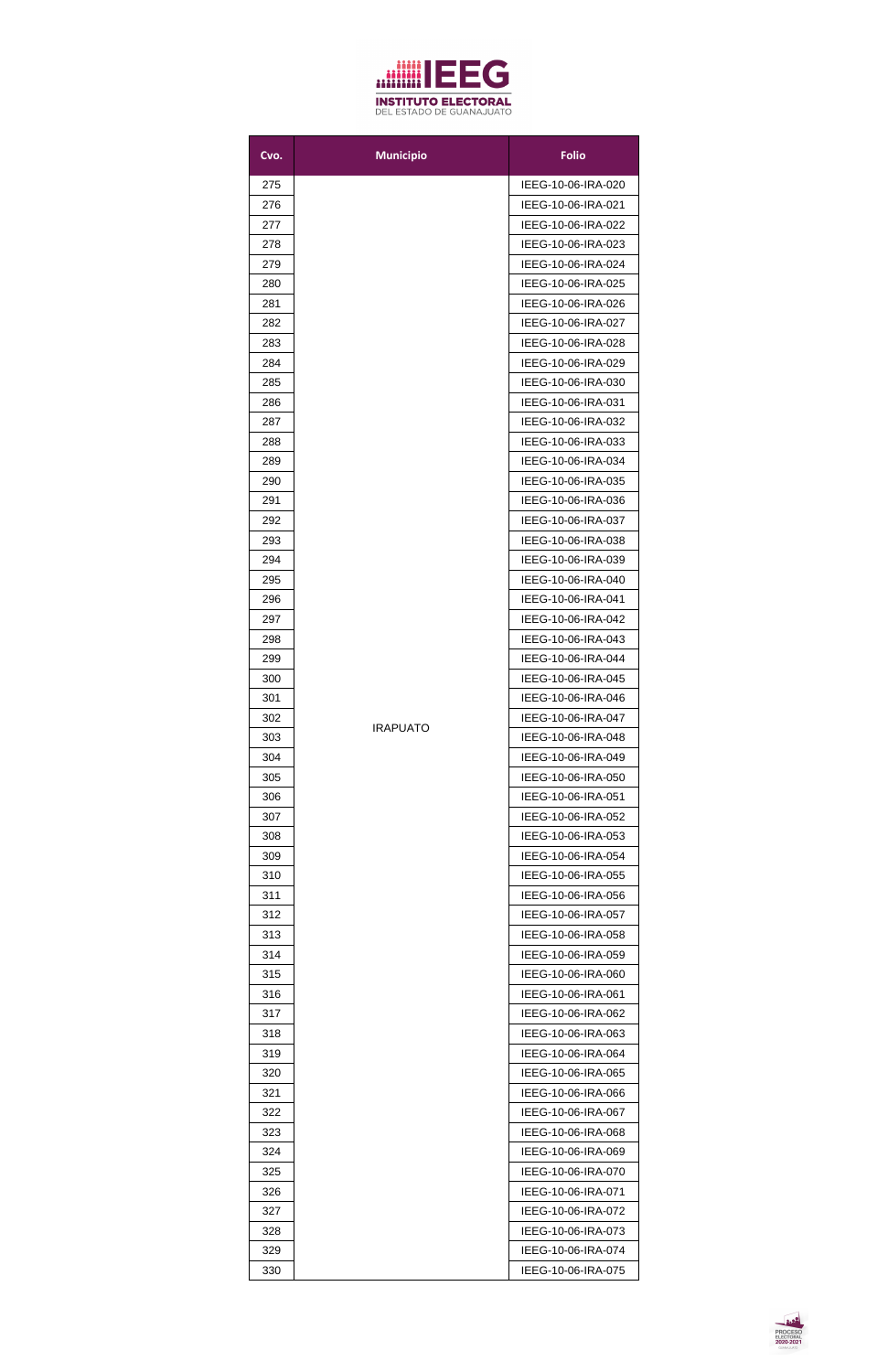

| Cvo.       | <b>Municipio</b>          | <b>Folio</b>                             |
|------------|---------------------------|------------------------------------------|
| 331        | <b>IRAPUATO</b>           | IEEG-10-06-IRA-076                       |
| 332        |                           | IEEG-10-06-JPR-004                       |
| 333        |                           | IEEG-10-06-JPR-001                       |
| 334        | <b>JARAL DEL PROGRESO</b> | IEEG-10-06-JPR-002                       |
| 335        |                           | IEEG-10-06-JPR-003                       |
| 336        |                           | IEEG-10-06-JER-001                       |
| 337        | <b>JERÉCUARO</b>          | IEEG-10-06-JER-002                       |
| 338        |                           | IEEG-10-06-JER-003                       |
| 339        |                           | IEEG-10-06-LEO-001                       |
| 340        |                           | IEEG-10-06-LEO-002                       |
| 341        |                           | IEEG-10-06-LEO-003                       |
| 342        |                           | IEEG-10-06-LEO-004                       |
| 343        |                           | IEEG-10-06-LEO-005                       |
| 344        |                           | IEEG-10-06-LEO-006                       |
| 345        |                           | IEEG-10-06-LEO-007                       |
| 346        |                           | IEEG-10-06-LEO-008                       |
| 347        |                           | IEEG-10-06-LEO-009                       |
| 348        |                           | IEEG-10-06-LEO-010                       |
| 349        |                           | IEEG-10-06-LEO-011                       |
| 350        |                           | IEEG-10-06-LEO-012                       |
| 351        |                           | IEEG-10-06-LEO-013                       |
| 352        |                           | IEEG-10-06-LEO-014                       |
| 353        |                           | IEEG-10-06-LEO-015                       |
| 354        |                           | IEEG-10-06-LEO-016                       |
| 355        |                           | IEEG-10-06-LEO-017                       |
| 356        |                           | IEEG-10-06-LEO-018                       |
| 357        |                           | IEEG-10-06-LEO-019                       |
| 358<br>359 |                           | IEEG-10-06-LEO-020<br>IEEG-10-06-LEO-021 |
| 360        |                           | IEEG-10-06-LEO-022                       |
| 361        |                           | IEEG-10-06-LEO-023                       |
| 362        |                           | IEEG-10-06-LEO-024                       |
| 363        | LEÓN                      | IEEG-10-06-LEO-025                       |
| 364        |                           | IEEG-10-06-LEO-026                       |
| 365        |                           | IEEG-10-06-LEO-027                       |
| 366        |                           | IEEG-10-06-LEO-028                       |
| 367        |                           | IEEG-10-06-LEO-029                       |
| 368        |                           | IEEG-10-06-LEO-030                       |
| 369        |                           | IEEG-10-06-LEO-031                       |
| 370        |                           | IEEG-10-06-LEO-032                       |
| 371        |                           | IEEG-10-06-LEO-033                       |
| 372        |                           | IEEG-10-06-LEO-034                       |
| 373        |                           | IEEG-10-06-LEO-035                       |
| 374        |                           | IEEG-10-06-LEO-036                       |
| 375        |                           | IEEG-10-06-LEO-037                       |
| 376        |                           | IEEG-10-06-LEO-038                       |
| 377        |                           | IEEG-10-06-LEO-039                       |
| 378        |                           | IEEG-10-06-LEO-040                       |
| 379        |                           | IEEG-10-06-LEO-041                       |
| 380        |                           | IEEG-10-06-LEO-042                       |
| 381        |                           | IEEG-10-06-LEO-043                       |
| 382        |                           | IEEG-10-06-LEO-044                       |
| 383        |                           | IEEG-10-06-LEO-046                       |
| 384        |                           | IEEG-10-06-LEO-047                       |
| 385        |                           | IEEG-10-06-LEO-048                       |
| 386        |                           | IEEG-10-06-LEO-049                       |

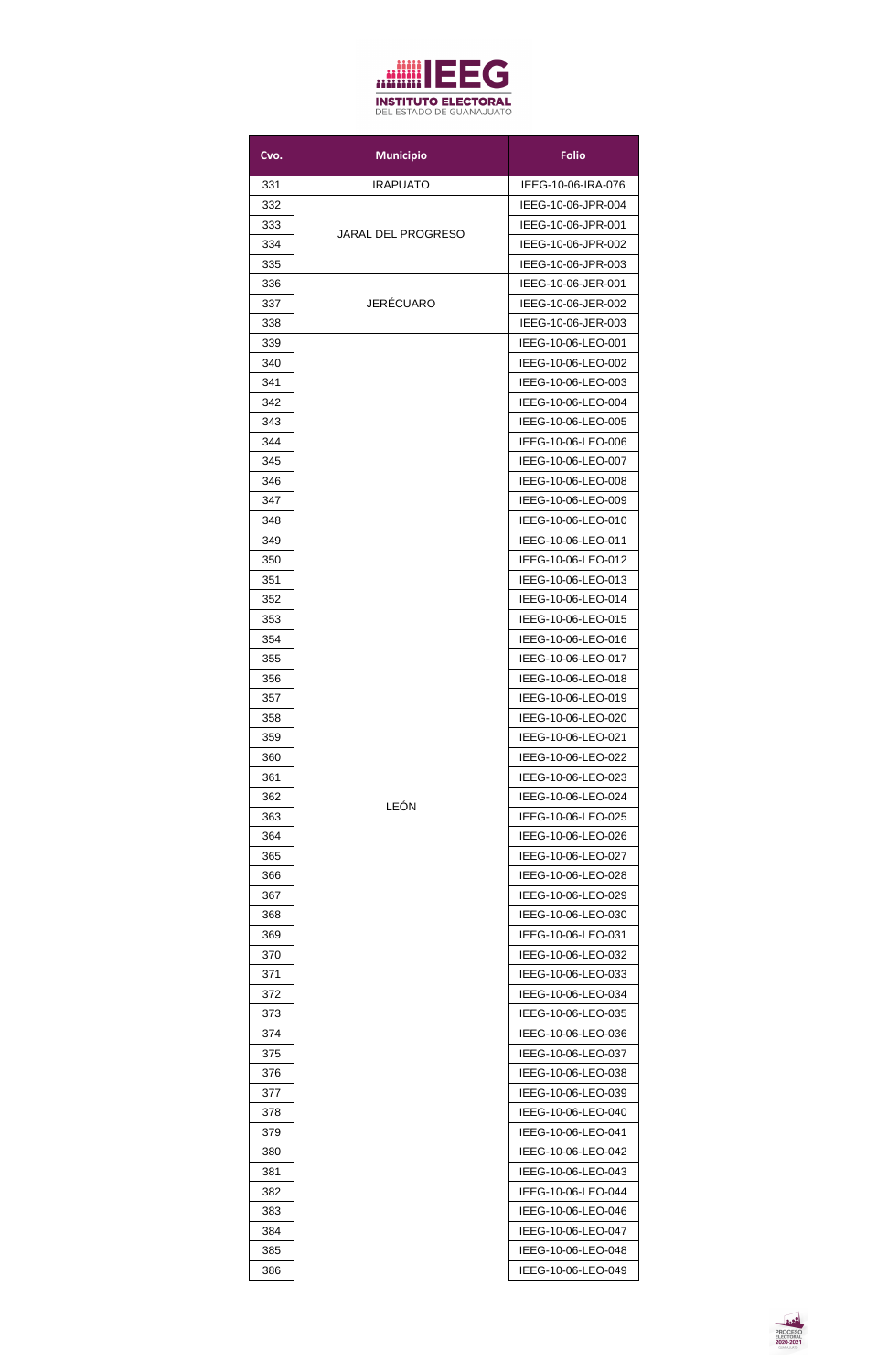

| Cvo.       | <b>Municipio</b> | <b>Folio</b>                             |
|------------|------------------|------------------------------------------|
| 387        |                  | IEEG-10-06-LEO-050                       |
| 388        |                  | IEEG-10-06-LEO-051                       |
| 389        |                  | IEEG-10-06-LEO-052                       |
| 390        |                  | IEEG-10-06-LEO-054                       |
| 391        |                  | IEEG-10-06-LEO-055                       |
| 392        |                  | IEEG-10-06-LEO-056                       |
| 393        |                  | IEEG-10-06-LEO-057                       |
| 394        |                  | IEEG-10-06-LEO-058                       |
| 395        |                  | IEEG-10-06-LEO-059                       |
| 396        |                  | IEEG-10-06-LEO-060                       |
| 397        |                  | IEEG-10-06-LEO-061                       |
| 398        |                  | IEEG-10-06-LEO-062                       |
| 399        |                  | IEEG-10-06-LEO-063                       |
| 400        |                  | IEEG-10-06-LEO-064                       |
| 401        |                  | IEEG-10-06-LEO-065                       |
| 402        |                  | IEEG-10-06-LEO-067                       |
| 403        |                  | IEEG-10-06-LEO-068                       |
| 404        |                  | IEEG-10-06-LEO-069                       |
| 405        |                  | IEEG-10-06-LEO-070                       |
| 406        |                  | IEEG-10-06-LEO-071                       |
| 407        |                  | IEEG-10-06-LEO-072                       |
| 408        | LEÓN             | IEEG-10-06-LEO-073                       |
| 409        |                  | IEEG-10-06-LEO-074                       |
| 410        |                  | IEEG-10-06-LEO-075                       |
| 411        |                  | IEEG-10-06-LEO-076                       |
| 412        |                  | IEEG-10-06-LEO-077                       |
| 413        |                  | IEEG-10-06-LEO-078                       |
| 414        |                  | IEEG-10-06-LEO-079                       |
| 415        |                  | IEEG-10-06-LEO-080                       |
| 416        |                  | IEEG-10-06-LEO-082                       |
| 417        |                  | IEEG-10-06-LEO-083                       |
| 418        |                  | IEEG-10-06-LEO-084                       |
| 419        |                  | IEEG-10-06-LEO-085                       |
| 420        |                  | IEEG-10-06-LEO-086                       |
| 421        |                  | IEEG-10-06-LEO-087                       |
| 422        |                  | IEEG-10-06-LEO-088                       |
| 423        |                  | IEEG-10-06-LEO-089                       |
| 424        |                  | IEEG-10-06-LEO-091                       |
| 425        |                  | IEEG-10-06-LEO-092                       |
| 426        |                  | IEEG-10-06-LEO-093                       |
| 427        |                  | IEEG-10-06-LEO-094                       |
| 428        |                  | IEEG-10-06-LEO-095                       |
| 429        |                  | IEEG-10-06-MOR-001                       |
| 430        | <b>MOROLEÓN</b>  | IEEG-10-06-MOR-002                       |
| 431        |                  | IEEG-10-06-MOR-003                       |
| 432        |                  | IEEG-10-06-MOR-004                       |
| 433        |                  | IEEG-10-06-OCA-001                       |
| 434        |                  | IEEG-10-06-OCA-002                       |
| 435<br>436 | <b>OCAMPO</b>    | IEEG-10-06-OCA-003<br>IEEG-10-06-OCA-004 |
| 437        |                  | IEEG-10-06-OCA-005                       |
|            |                  | IEEG-10-06-PEN-001                       |
| 438<br>439 |                  | IEEG-10-06-PEN-002                       |
| 440        | <b>PÉNJAMO</b>   | IEEG-10-06-PEN-003                       |
| 441        |                  | IEEG-10-06-PEN-004                       |
| 442        |                  | IEEG-10-06-PEN-005                       |
|            |                  |                                          |

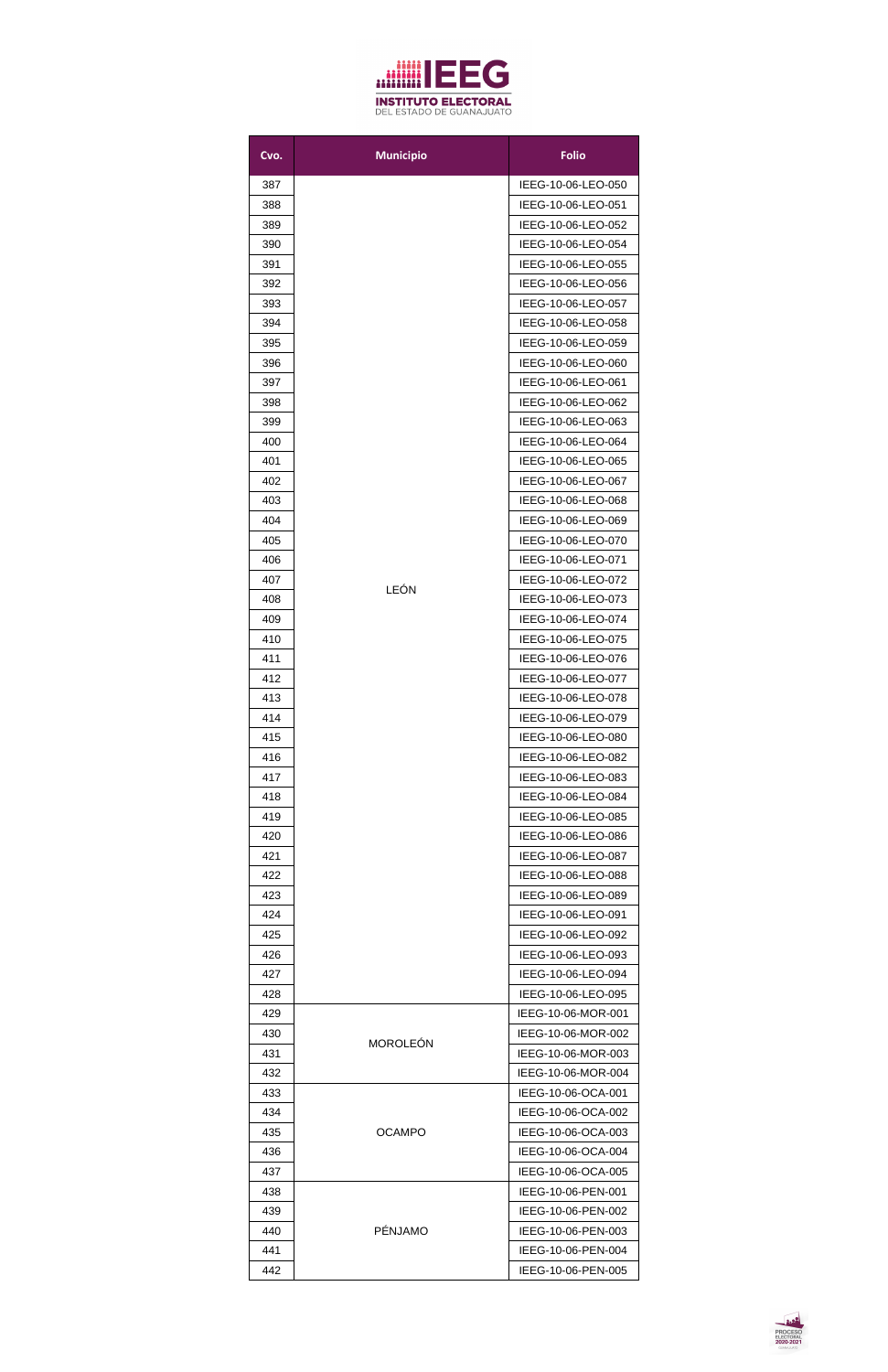

| Cvo. | <b>Municipio</b>         | <b>Folio</b>       |
|------|--------------------------|--------------------|
| 443  |                          | IEEG-10-06-PEN-006 |
| 444  |                          | IEEG-10-06-PEN-007 |
| 445  | <b>PÉNJAMO</b>           | IEEG-10-06-PEN-008 |
| 446  |                          | IEEG-10-06-PEN-009 |
| 447  |                          | IEEG-10-06-PNV-001 |
| 448  | PUEBLO NUEVO             | IEEG-10-06-PNV-002 |
| 449  |                          | IEEG-10-06-PNV-004 |
| 450  |                          | IEEG-10-06-PR-001  |
| 451  |                          | IEEG-10-06-PR-002  |
| 452  | PURÍSIMA DEL RINCÓN      | IEEG-10-06-PR-003  |
| 453  |                          | IEEG-10-06-PR-004  |
| 454  |                          | IEEG-10-06-PR-005  |
| 455  |                          | IEEG-10-06-ROM-001 |
| 456  |                          | IEEG-10-06-ROM-002 |
| 457  | <b>ROMITA</b>            | IEEG-10-06-ROM-003 |
| 458  |                          | IEEG-10-06-ROM-004 |
| 459  |                          | IEEG-10-06-ROM-005 |
| 460  |                          | IEEG-10-06-SAL-001 |
| 461  |                          | IEEG-10-06-SAL-002 |
| 462  |                          | IEEG-10-06-SAL-003 |
| 463  |                          | IEEG-10-06-SAL-004 |
|      |                          | IEEG-10-06-SAL-005 |
| 464  |                          |                    |
| 465  |                          | IEEG-10-06-SAL-006 |
| 466  |                          | IEEG-10-06-SAL-007 |
| 467  |                          | IEEG-10-06-SAL-008 |
| 468  | <b>SALAMANCA</b>         | IEEG-10-06-SAL-009 |
| 469  |                          | IEEG-10-06-SAL-010 |
| 470  |                          | IEEG-10-06-SAL-011 |
| 471  |                          | IEEG-10-06-SAL-012 |
| 472  |                          | IEEG-10-06-SAL-013 |
| 473  |                          | IEEG-10-06-SAL-014 |
| 474  |                          | IEEG-10-06-SAL-015 |
| 475  |                          | IEEG-10-06-SAL-016 |
| 476  |                          | IEEG-10-06-SAL-017 |
| 477  |                          | IEEG-10-06-SAV-001 |
| 478  |                          | IEEG-10-06-SAV-002 |
| 479  |                          | IEEG-10-06-SAV-003 |
| 480  |                          | IEEG-10-06-SAV-004 |
| 481  | <b>SALVATIERRA</b>       | IEEG-10-06-SAV-005 |
| 482  |                          | IEEG-10-06-SAV-006 |
| 483  |                          | IEEG-10-06-SAV-007 |
| 484  |                          | IEEG-10-06-SAV-008 |
| 485  |                          | IEEG-10-06-SAV-009 |
| 486  |                          | IEEG-10-06-SDU-001 |
| 487  | SAN DIEGO DE LA UNIÓN    | IEEG-10-06-SDU-002 |
| 488  |                          | IEEG-10-06-SDU-003 |
| 489  |                          | IEEG-10-06-SFE-001 |
| 490  |                          | IEEG-10-06-SFE-002 |
| 491  | <b>SAN FELIPE</b>        | IEEG-10-06-SFE-003 |
| 492  |                          | IEEG-10-06-SFE-004 |
| 493  |                          | IEEG-10-06-SFE-005 |
| 494  |                          | IEEG-10-06-SFR-001 |
| 495  |                          | IEEG-10-06-SFR-002 |
| 496  | SAN FRANCISCO DEL RINCÓN | IEEG-10-06-SFR-003 |
| 497  |                          | IEEG-10-06-SFR-004 |
| 498  |                          | IEEG-10-06-SFR-005 |

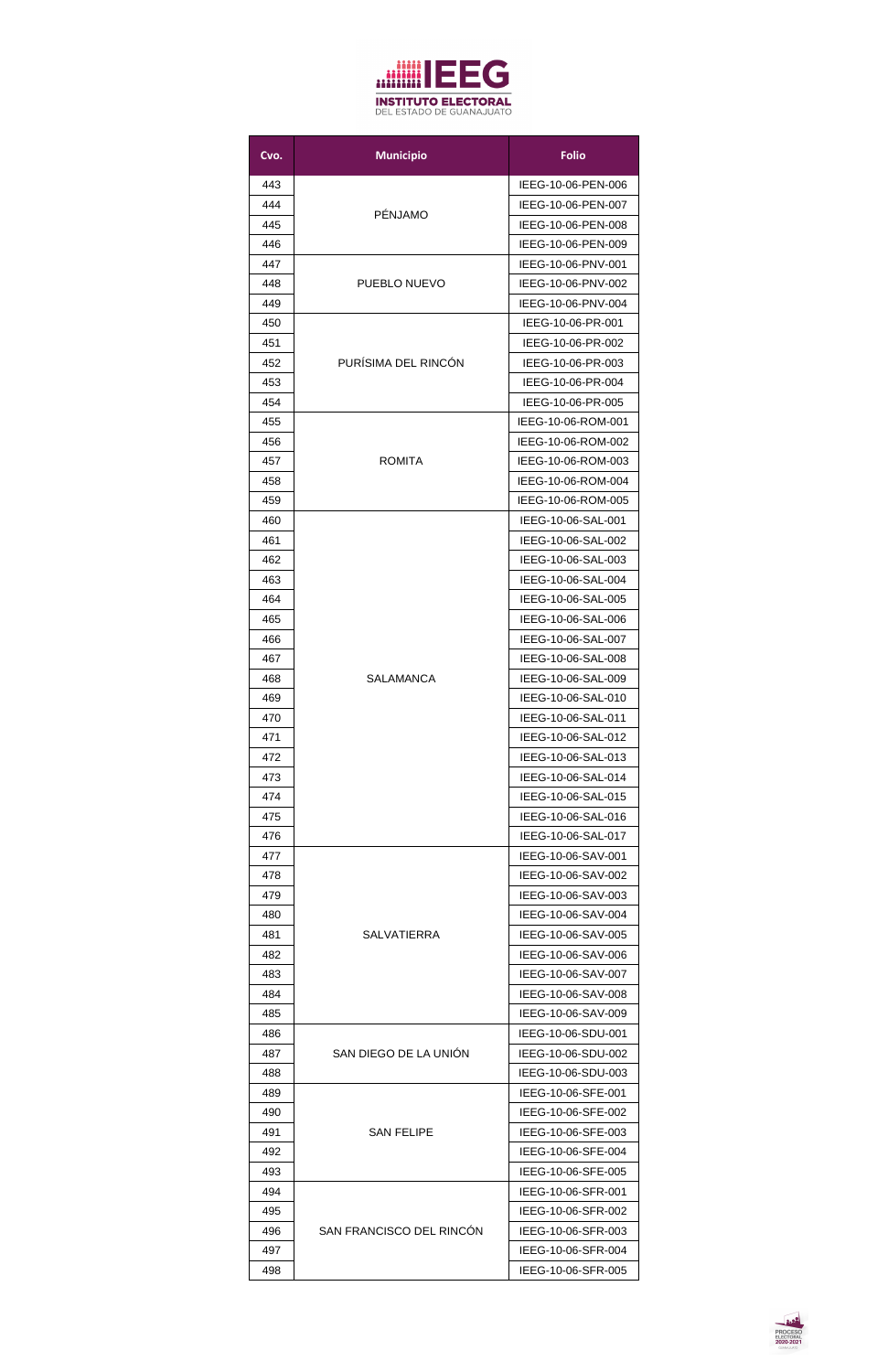

| Cvo. | <b>Municipio</b>              | <b>Folio</b>       |
|------|-------------------------------|--------------------|
| 499  |                               | IEEG-10-06-SFR-006 |
| 500  | SAN FRANCISCO DEL RINCÓN      | IEEG-10-06-SFR-007 |
| 501  | <b>SAN JOSÉ ITURBIDE</b>      | IEEG-10-06-SJI-001 |
| 502  |                               | IEEG-10-06-SLP-001 |
| 503  |                               | IEEG-10-06-SLP-002 |
| 504  |                               | IEEG-10-06-SLP-003 |
| 505  | SAN LUIS DE LA PAZ            | IEEG-10-06-SLP-004 |
| 506  |                               | IEEG-10-06-SLP-005 |
| 507  |                               | IEEG-10-06-SLP-006 |
| 508  |                               | IEEG-10-06-SLP-007 |
| 509  |                               | IEEG-10-06-SMA-001 |
| 510  | <b>SAN MIGUEL DE ALLENDE</b>  | IEEG-10-06-SMA-002 |
| 511  |                               | IEEG-10-06-SMA-003 |
| 512  | <b>SANTA CATARINA</b>         | IEEG-10-06-SCA-001 |
| 513  |                               | IEEG-10-06-SJR-001 |
| 514  |                               | IEEG-10-06-SJR-002 |
| 515  |                               | IEEG-10-06-SJR-003 |
| 516  | SANTA CRUZ DE JUVENTINO ROSAS | IEEG-10-06-SJR-004 |
| 517  |                               | IEEG-10-06-SJR-005 |
| 518  |                               | IEEG-10-06-SJR-006 |
| 519  |                               | IEEG-10-06-SJR-007 |
| 520  |                               | IEEG-10-06-SAM-001 |
| 521  | SANTIAGO MARAVATÍO            | IEEG-10-06-SAM-002 |
| 522  |                               | IEEG-10-06-SAM-003 |
| 523  |                               | IEEG-10-06-SIL-001 |
| 524  |                               | IEEG-10-06-SIL-002 |
| 525  |                               | IEEG-10-06-SIL-003 |
| 526  |                               | IEEG-10-06-SIL-004 |
| 527  | <b>SILAO</b>                  | IEEG-10-06-SIL-005 |
| 528  |                               | IEEG-10-06-SIL-006 |
| 529  |                               | IEEG-10-06-SIL-007 |
| 530  |                               | IEEG-10-06-SIL-008 |
| 531  |                               | IEEG-10-06-SIL-009 |
| 532  |                               | IEEG-10-06-TAN-001 |
| 533  |                               | IEEG-10-06-TAN-002 |
| 534  |                               | IEEG-10-06-TAN-003 |
| 535  | <b>TARANDACUAO</b>            | IEEG-10-06-TAN-004 |
| 536  |                               | IEEG-10-06-TAN-005 |
| 537  |                               | IEEG-10-06-TAN-006 |
| 538  |                               | IEEG-10-06-TAN-007 |
| 539  |                               | IEEG-10-06-TAR-001 |
| 540  | <b>TARIMORO</b>               | IEEG-10-06-TAR-002 |
| 541  |                               | IEEG-10-06-TAR-003 |
| 542  |                               | IEEG-10-06-TAR-004 |
| 543  | <b>TIERRA BLANCA</b>          | IEEG-10-06-TBA-001 |
| 544  |                               | IEEG-10-06-URI-001 |
| 545  | <b>URIANGATO</b>              | IEEG-10-06-URI-002 |
| 546  |                               | IEEG-10-06-URI-003 |
| 547  |                               | IEEG-10-06-VSA-001 |
| 548  |                               | IEEG-10-06-VSA-002 |
| 549  |                               | IEEG-10-06-VSA-003 |
| 550  | <b>VALLE DE SANTIAGO</b>      | IEEG-10-06-VSA-004 |
| 551  |                               | IEEG-10-06-VSA-005 |
| 552  |                               | IEEG-10-06-VSA-006 |
| 553  |                               | IEEG-10-06-VSA-007 |
| 554  |                               | IEEG-10-06-VSA-008 |